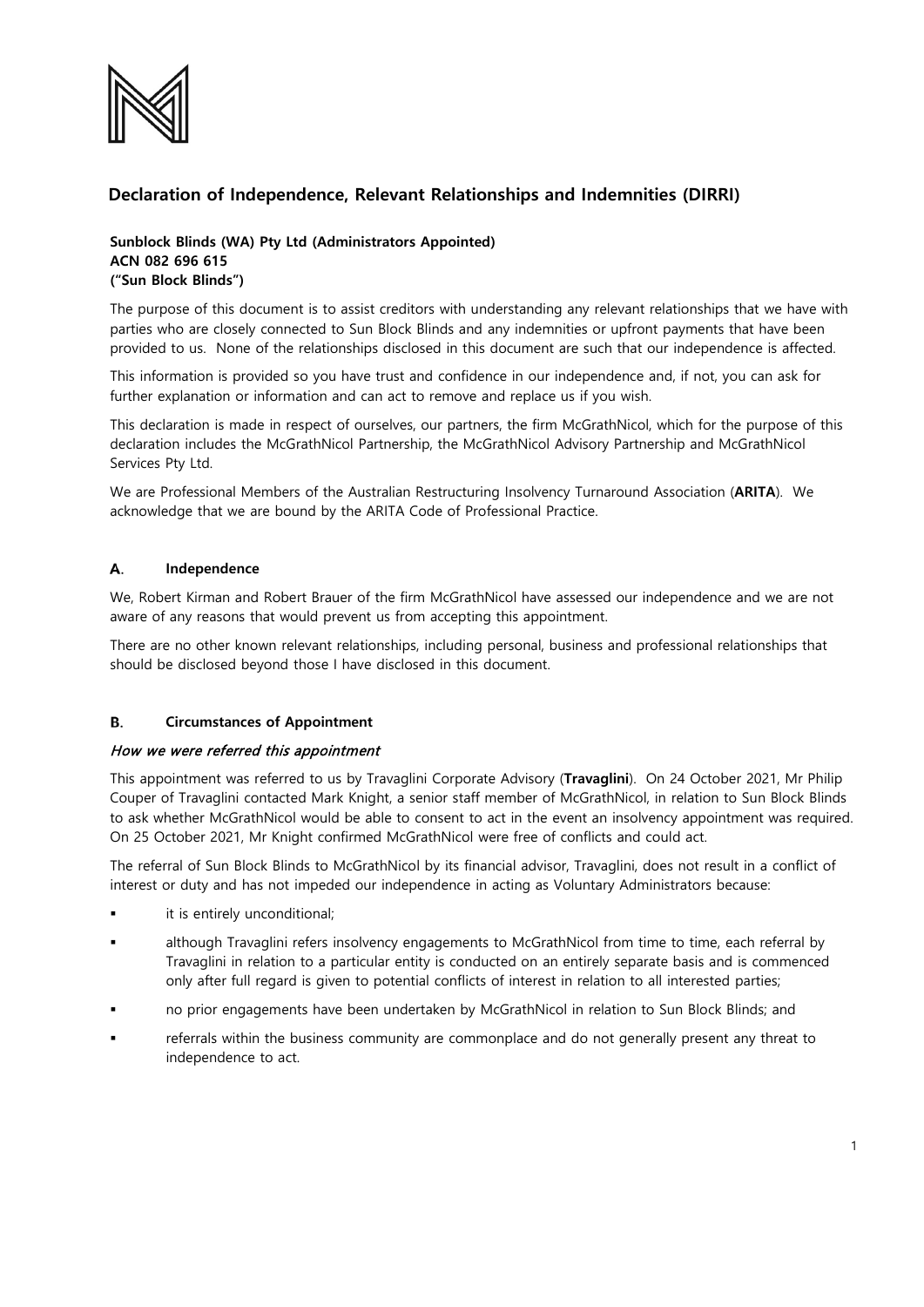

There is no expectation, agreement or understanding between us and Travaglini regarding the conduct of the Administration and we are free to act independently and in accordance with the law and applicable professional standards.

On 11 January 2021, Mr Dino Travaglini of Travaglini contacted Mr Kirman to request a meeting to discuss the financial position of Sun Block Blinds.

A meeting subsequently took place on 14 January 2021 with Mr Emile Panossian (the sole **Director**) and its advisors, Travaglini (Mr Travaglini and Mr Couper) and Mr Kirman and a senior McGrathNicol staff member to gain a high level understanding of Sun Block Blinds' operations and financial position and to discuss the various insolvency options available.

In our opinion, this meeting does/do not affect our independence for the following reasons:

- It is recognised by the Courts and the CoPP that pre-appointment advice on the insolvency process and available options is necessary and does not amount to an impediment to accepting an appointment; and
- The nature of the advice provided, which involved receiving a background briefing and providing factual information about insolvency processes was such that it would not be subject to review and challenge during the course of the Administration. Nor would the advice influence our ability to be able to fully comply with the statutory and fiduciary obligations associated with the Administration in an objective and impartial manner.

We have provided no other information or advice to Sun Block Blinds, Mr Panossian and its advisors prior to our appointment beyond that outlined in this DIRRI.

| Within the previous two years, have we, or our firm, had a relationship with:                                                             |                                                                                                                                                                                                                                                                                                                                                                                                                                                                                                |
|-------------------------------------------------------------------------------------------------------------------------------------------|------------------------------------------------------------------------------------------------------------------------------------------------------------------------------------------------------------------------------------------------------------------------------------------------------------------------------------------------------------------------------------------------------------------------------------------------------------------------------------------------|
| Sun Block Blinds?                                                                                                                         | $\Box$ Yes<br>$\boxtimes$ No                                                                                                                                                                                                                                                                                                                                                                                                                                                                   |
| The directors?                                                                                                                            | $\boxtimes$ No<br>$\Box$ Yes                                                                                                                                                                                                                                                                                                                                                                                                                                                                   |
| Any associates of Sun<br>Block Blinds?                                                                                                    | $\Box$ Yes<br>$\boxtimes$ No<br>An associate is a director or secretary of Sun Block Blinds, a related body corporate of<br>Sun Block Blinds or a director or secretary of a related body corporate of Sun Block<br>Blinds. A related body corporate includes the holding company of Sun Block Blinds, a<br>subsidiary of Sun Block Blinds and a subsidiary of the holding company of Sun Block<br>Blinds.<br>We have not had any prior relationships with any associates of Sun Block Blinds. |
| A former insolvency<br>practitioner appointed<br>to Sun Block Blinds?                                                                     | $\Box$ Yes<br>$\boxtimes$ No                                                                                                                                                                                                                                                                                                                                                                                                                                                                   |
| A secured creditor<br>entitled to enforce a<br>security over the<br>whole or substantially<br>the whole of Sun<br>Block Blinds' property? | $\Box$ Yes<br>$\boxtimes$ No                                                                                                                                                                                                                                                                                                                                                                                                                                                                   |

**Declaration of Relationships** C.